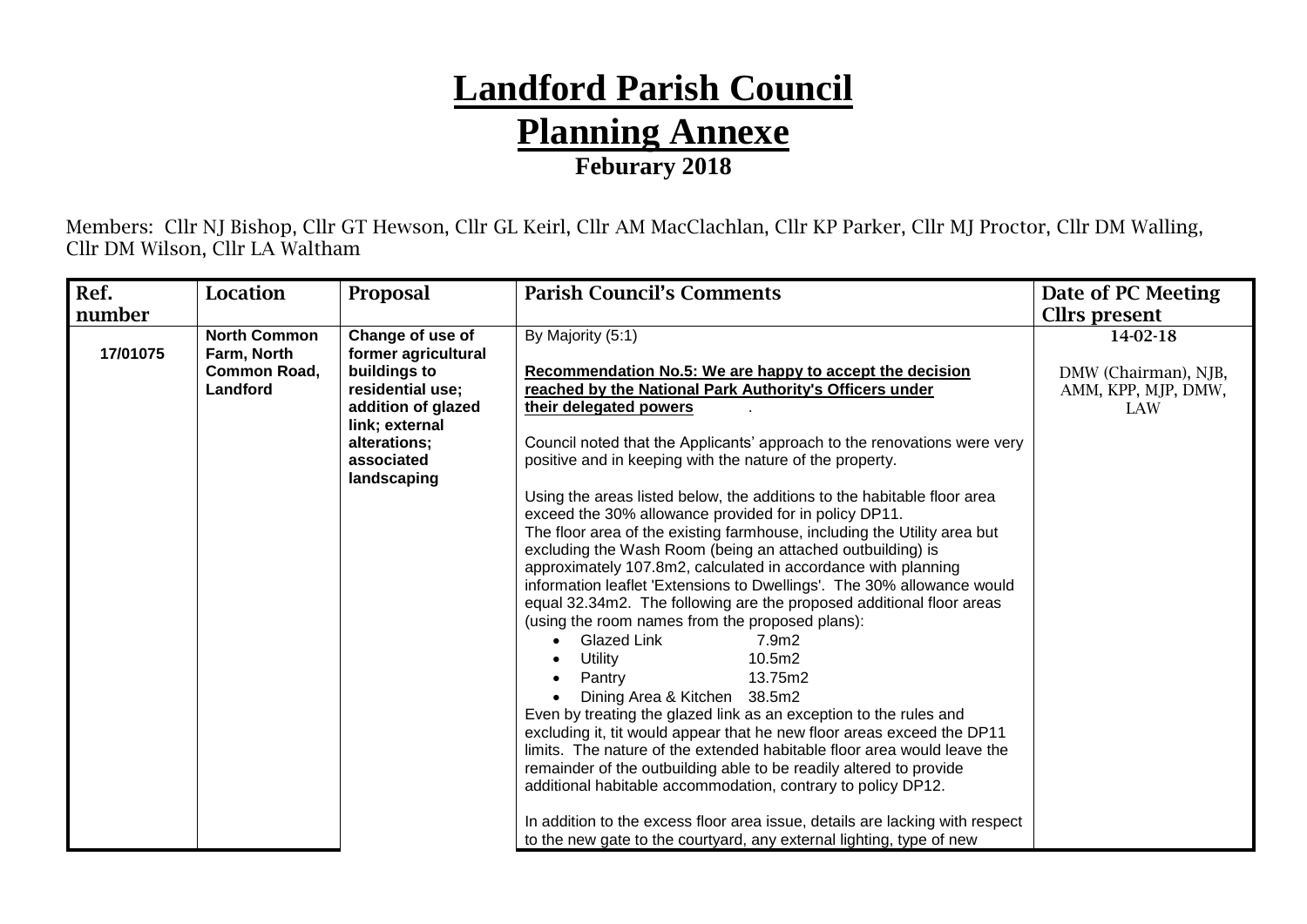|          |                                                          |                                                                                                                              | rooflight, and proposals (if any) for other outbuildings not shown on the<br>application drawings.<br>Note. North Common Farm is included in Appendix 3 of the Landford<br>Village Design Statement as one of the 'Buildings of Special Interest' in<br>the area, effectively giving it a 'local listed' status.                                                                                                                                                                                                                         |                                                                |
|----------|----------------------------------------------------------|------------------------------------------------------------------------------------------------------------------------------|------------------------------------------------------------------------------------------------------------------------------------------------------------------------------------------------------------------------------------------------------------------------------------------------------------------------------------------------------------------------------------------------------------------------------------------------------------------------------------------------------------------------------------------|----------------------------------------------------------------|
| 17/01068 | <b>Land of Forest</b><br>Falconry, New<br>Road, Landford | <b>Change of Use of</b><br>land to falconry<br>activities;<br>construction of 4no.<br>breeding enclosures;<br>3no. hack pens | (By Majority 6:1)<br>Recommendation No. 2 We recommend REFUSAL, for the reasons<br>listed below, but would accept the decision reached by the National<br>Park Authority's Officers under their delegated powers.                                                                                                                                                                                                                                                                                                                        | 14-02-18<br>DMW (Chairman), NJB,<br>AMM, KPP, MJP, DMW,<br>LAW |
|          |                                                          |                                                                                                                              | The NFNP landscape character assessment puts this area within the<br>'West Wellow Heaths and Commons' character area. One of the key<br>landscape characteristics of this character area is described as:<br>Enclosed former commons at Landford and Copythorne, outside the<br>perambulation boundary.                                                                                                                                                                                                                                  |                                                                |
|          |                                                          |                                                                                                                              | 'Landscape change - key issue and trends' section of the landscape<br>character assessment document states:<br>Encroachment of settlement onto commons is changing the<br>traditional character of the Heath Associated Smallholdings and<br>Dwellings and Heathland landscape types.<br>Visual intrusion of the main A36 carriageway, with associated<br>modern development is encroaching into the northern part of the<br>character area.                                                                                             |                                                                |
|          |                                                          |                                                                                                                              | The application from Gyr Breeder Ltd is proposing to construct seven<br>large buildings in an open plot on the site which will be visible from many<br>areas of Landford Common and very noticeable from A36. It is<br>proposed to plant hedges and trees to screen the buildings but these will<br>take many years to establish and will, in any case, be detrimental to the<br>current open landscape in this location.                                                                                                                |                                                                |
|          |                                                          |                                                                                                                              | The purpose of the buildings is to significantly increase the number of<br>falcons which are bred on the site. Most of these will be Gyr Falcons,<br>which are reared and sold to other countries around the world. Whilst<br>this already takes place on the site to a much lesser degree, the current<br>buildings are grouped together within a small, existing woodland. The<br>new buildings will extend the site beyond the wooded area and into open<br>land, albeit with the proposed tree and hedge planting. The site is in an |                                                                |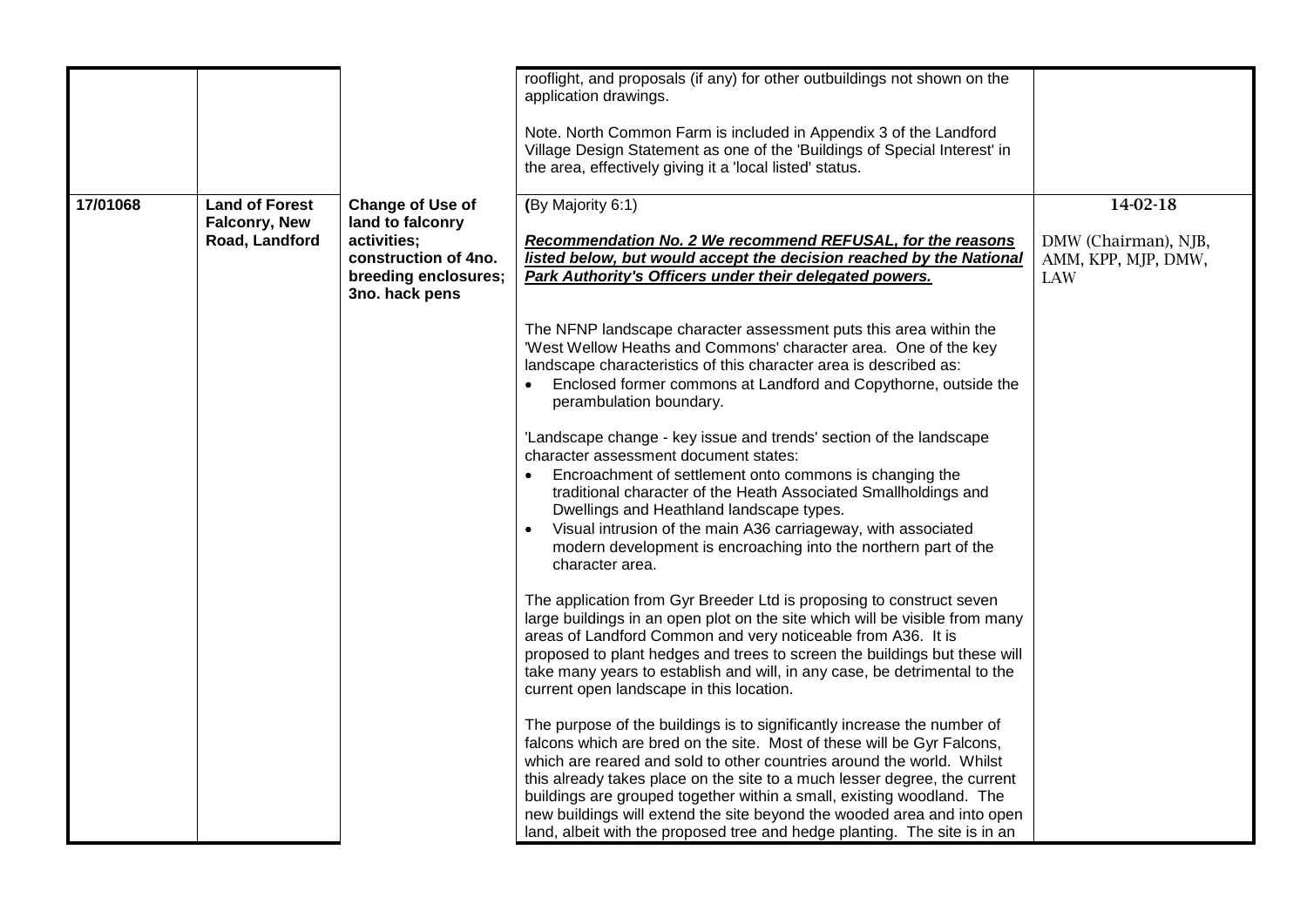|  | elevated location, so buildings, beyond the existing woodland, will be<br>very prominent.                                                                                                                                                                                                                                                                                                                                                                                                                                                                                                                                                                 |  |
|--|-----------------------------------------------------------------------------------------------------------------------------------------------------------------------------------------------------------------------------------------------------------------------------------------------------------------------------------------------------------------------------------------------------------------------------------------------------------------------------------------------------------------------------------------------------------------------------------------------------------------------------------------------------------|--|
|  | There is no requirement for the buildings or the bird breeding activities to<br>be located within the New Forest National Park, especially if they are to<br>be shipped abroad. Indeed, the business currently houses birds in<br>Scotland. The 'falconry experience days' side of the business, available<br>to the general public, was the only reason that the business was first<br>allowed to be established on the previously vacant, agricultural land.                                                                                                                                                                                            |  |
|  | Section 4 of Landford Village Design Statement SPD (2011) highlights<br>the value that the community places on the views over which this<br>development will have a detrimental effect.                                                                                                                                                                                                                                                                                                                                                                                                                                                                   |  |
|  | A tributary of the River Blackwater is less than 200 metres downhill from<br>the proposed buildings. The bird droppings from such a huge amount of<br>large birds filtering into and through the ground must surely have a<br>detrimental effect of the water quality of the river.                                                                                                                                                                                                                                                                                                                                                                       |  |
|  | The construction of the buildings and the change of use of the land<br>conflicts with the following:-                                                                                                                                                                                                                                                                                                                                                                                                                                                                                                                                                     |  |
|  | Policy CP2: The Natural Environment<br>Proposals should protect, maintain and enhance nationally, regionally<br>and locally important sites and features of the natural environment,<br>including habitats and species of biodiversity importance, geological<br>features and the water environment.<br>The proposals fail to maintain and enhance the locally important<br>site of Landford Common which is acknowledged, in section 3.10 of<br>the Landford Village Design Statement SPD as an important natural<br>area to be preserved. The water environment may also be at risk as<br>a result of the proposed use of the site.                     |  |
|  | Policy DP1: General Development Principles<br>All new development and uses of land within the New Forest National<br>Park must uphold and promote the principles of sustainable<br>development. New development proposals must demonstrate high<br>quality design and construction which enhances local character and<br>distinctiveness. This includes, but is not restricted to, ensuring:<br>a) development is appropriate and sympathetic in terms of scale,<br>appearance, form, siting and layout;<br>b) development respects the natural and built environment, landscape<br>character and biodiversity, and where appropriate makes provision for |  |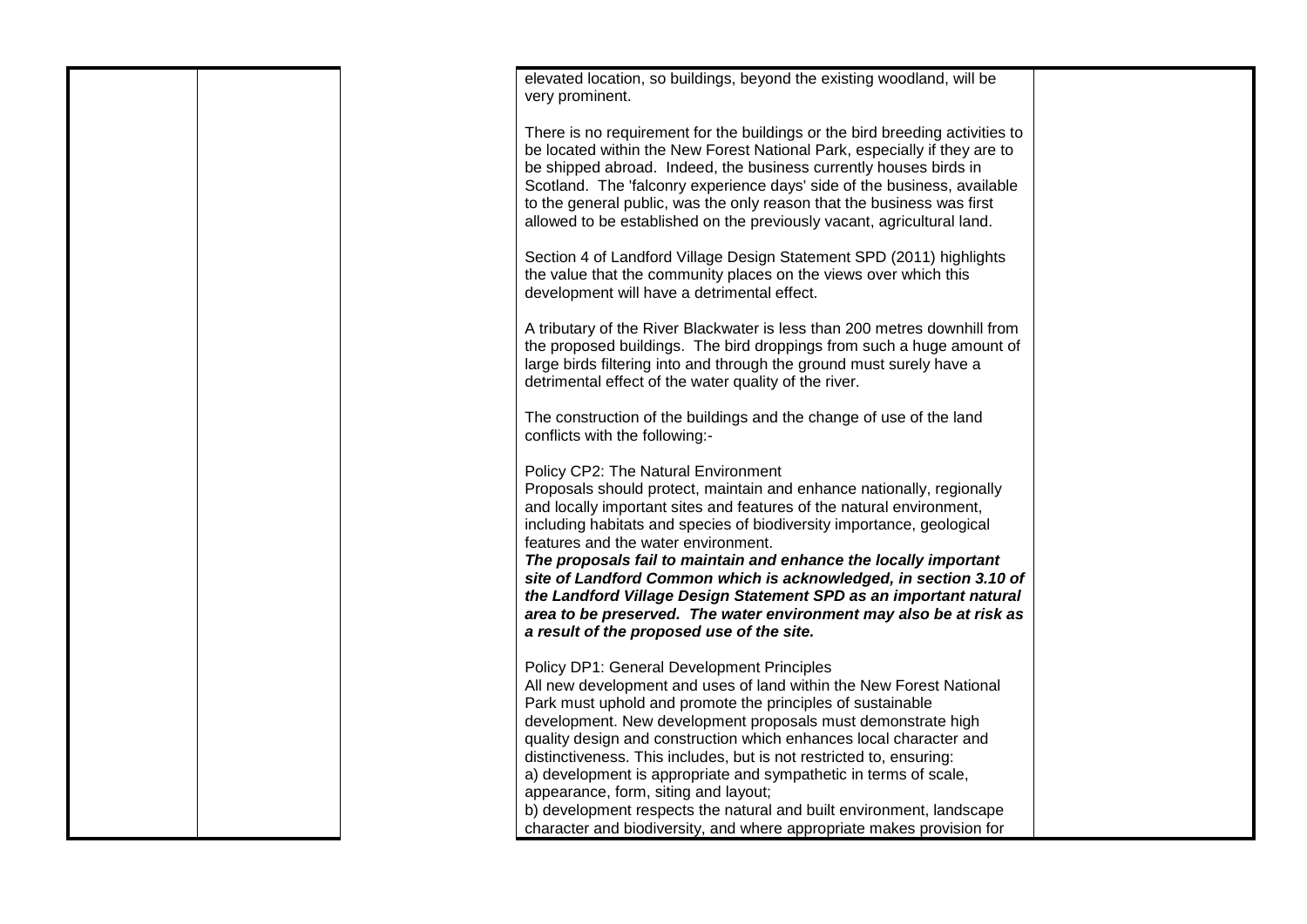| 4 Pine Close,<br>(Unanimous decision)<br>14-02-18<br>18/00043<br><b>Single storey side</b><br>Landford<br>extension; new rear<br>dormer window;<br>We recommend PERMISSION, for the reasons listed below, but<br>DMW (Chairman), NJB,<br>would accept the decision reached by the National Park<br>pitched roof to<br>AMM, KPP, MJP, DMW,<br>Authority's Officers under their delegated powers.<br>existing front<br><b>LAW</b><br>dormer; 2No. new<br>rooflights; new porch<br>The proposals do not present any detrimental issues, subject to the<br>following suggested conditions of a planning approval:<br>canopy<br>Exterior materials to match existing - to blend in with the existing street<br>scene.<br>Openings of rooflights to be 1.7 metres minimum above internal floor<br>level - to prevent any overlooking of neighbouring property to the rear.<br>Window serving the new bathroom to be glazed with obscure glass - to<br>prevent any overlooking of neighbouring property to the rear.<br>Removal of permitted development rights to further extend the property -<br>this assumes that the existing rear flat roofed extension is not part of the<br>original building. In which case, the floor area of this extension, in<br>addition to the new floor area of the proposals, would be very close to<br>the 30% increase allowed by NFNPA policy DP11.<br>Land to rear of<br><b>Retention and</b><br>(Unanimous decision)<br>18/00040<br>Derriere,<br>completion of<br>agricultural<br>Recommendation No. 5 We are happy to accept the decision<br>Southampton |              |                 | new tree planting;<br>c) materials are appropriate to the site and its setting;<br>d) amenity is not adversely affected in terms of additional impacts, visual<br>intrusion, overlooking or shading; and<br>New development proposals are required to enhance the local<br>character and distinctiveness. This is certainly not the case in this<br>application. The proposed buildings also conflict with all the<br>requirements of part a) of the above policy and also the 'additional<br>impacts' and 'visual intrusion' issues mentioned in part d).<br>The NFNP statutory purpose 'To conserve and enhance the natural<br>beauty, wildlife and cultural heritage of the area'<br>At the very heart of the NFNPA statutory obligations, there is a duty<br>to conserve and enhance the natural beauty, wildlife and cultural<br>heritage of the area. This application completely fails to fulfill this<br>requirement. |  |
|------------------------------------------------------------------------------------------------------------------------------------------------------------------------------------------------------------------------------------------------------------------------------------------------------------------------------------------------------------------------------------------------------------------------------------------------------------------------------------------------------------------------------------------------------------------------------------------------------------------------------------------------------------------------------------------------------------------------------------------------------------------------------------------------------------------------------------------------------------------------------------------------------------------------------------------------------------------------------------------------------------------------------------------------------------------------------------------------------------------------------------------------------------------------------------------------------------------------------------------------------------------------------------------------------------------------------------------------------------------------------------------------------------------------------------------------------------------------------------------------------------------------------------------------------------------------------------------|--------------|-----------------|-------------------------------------------------------------------------------------------------------------------------------------------------------------------------------------------------------------------------------------------------------------------------------------------------------------------------------------------------------------------------------------------------------------------------------------------------------------------------------------------------------------------------------------------------------------------------------------------------------------------------------------------------------------------------------------------------------------------------------------------------------------------------------------------------------------------------------------------------------------------------------------------------------------------------------|--|
|                                                                                                                                                                                                                                                                                                                                                                                                                                                                                                                                                                                                                                                                                                                                                                                                                                                                                                                                                                                                                                                                                                                                                                                                                                                                                                                                                                                                                                                                                                                                                                                          |              |                 |                                                                                                                                                                                                                                                                                                                                                                                                                                                                                                                                                                                                                                                                                                                                                                                                                                                                                                                               |  |
|                                                                                                                                                                                                                                                                                                                                                                                                                                                                                                                                                                                                                                                                                                                                                                                                                                                                                                                                                                                                                                                                                                                                                                                                                                                                                                                                                                                                                                                                                                                                                                                          |              |                 |                                                                                                                                                                                                                                                                                                                                                                                                                                                                                                                                                                                                                                                                                                                                                                                                                                                                                                                               |  |
|                                                                                                                                                                                                                                                                                                                                                                                                                                                                                                                                                                                                                                                                                                                                                                                                                                                                                                                                                                                                                                                                                                                                                                                                                                                                                                                                                                                                                                                                                                                                                                                          |              |                 |                                                                                                                                                                                                                                                                                                                                                                                                                                                                                                                                                                                                                                                                                                                                                                                                                                                                                                                               |  |
|                                                                                                                                                                                                                                                                                                                                                                                                                                                                                                                                                                                                                                                                                                                                                                                                                                                                                                                                                                                                                                                                                                                                                                                                                                                                                                                                                                                                                                                                                                                                                                                          | Rd, Landford | outbuilding and | reached by the National Park Authority's Officers under their                                                                                                                                                                                                                                                                                                                                                                                                                                                                                                                                                                                                                                                                                                                                                                                                                                                                 |  |